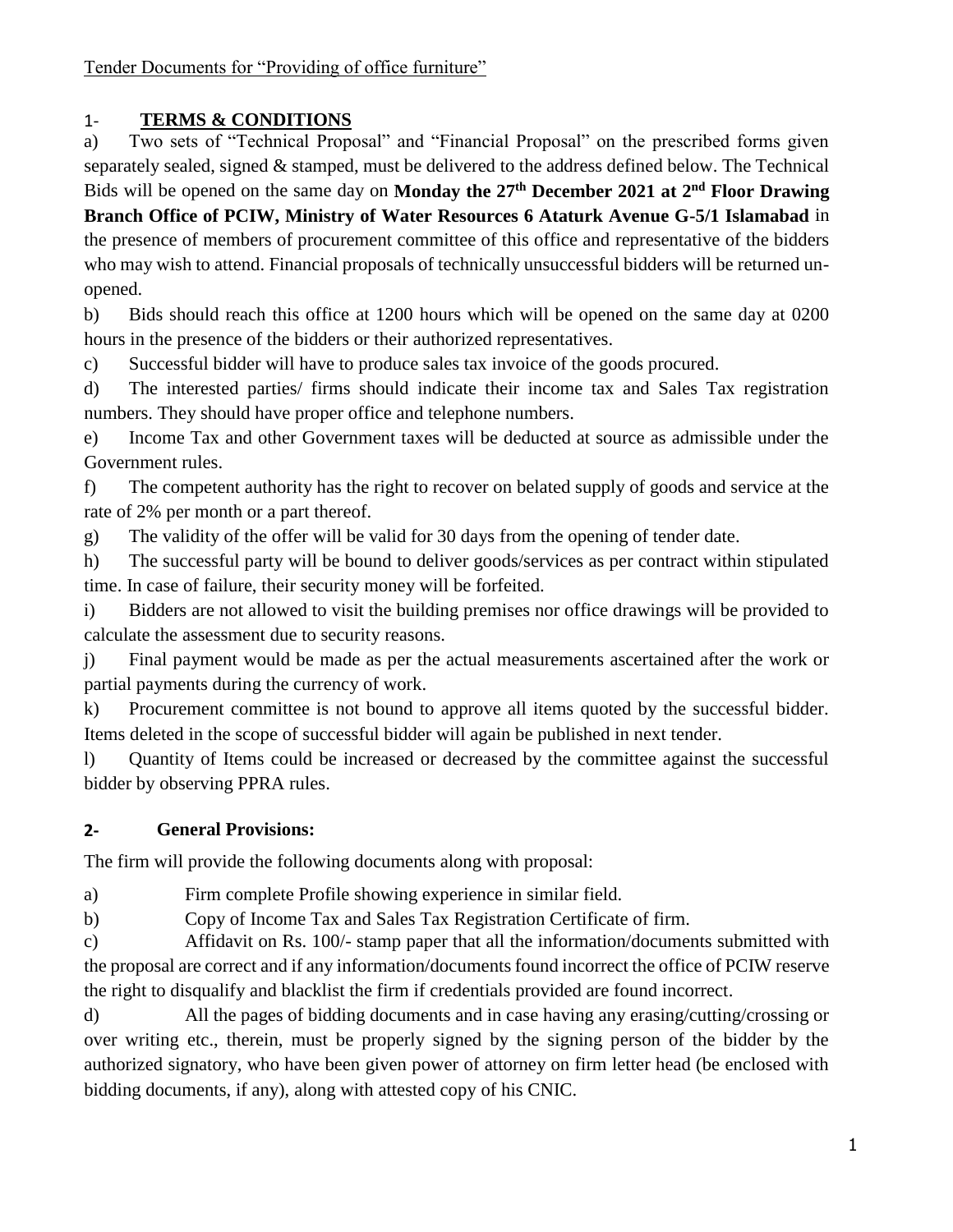### **3- Form of bid and the bidding process**

Bids will be selected in accordance with the clause (b) of Para 36 of Public Procurement Rules 2004, as a Single Stage – Two Envelope procedure. The bidding process will be as under:

a) The bid shall comprise a single package containing two separate envelopes. The envelopes shall be marked as **"TECHNICAL PROPOSAL"** and **"FINANCIAL PROPOSAL"** in bold and legible letters;

b) The envelope No.1 should contain the complete Technical Bid.

c) The envelope No. 2 will contain only the financial bid.

d) Both the above-mentioned envelopes should be put in one large envelope, super scribed "This envelope contains two duly sealed envelopes containing Tender Document and the Price Bid for Engagement of External Auditor in two separate duly sealed envelopes clearly marked so".

e) The bidder must quote his price as per format Annexure "A". The rate(s) quoted should be inclusive of all kind of taxes and must be quoted in figure as well as in words. Out of pocket expenses for the assignment shall be quoted separately.

f) In the first stage, only the envelope marked "TECHNICAL PROPOSAL" shall be opened and the envelope marked as "FINANCIAL PROPOSAL" shall be retained without being opened;

g) The technical proposals of all the bidders shall be evaluated. The proposals which meet all the technical eligibility criteria laid down in this document shall be accepted for the second stage;

h) During technical evaluation no amendments in the technical proposal shall be permitted;

i) The financial proposals of selected bidders shall be opened publicly on working day. The financial proposals of the rejected bidders shall be returned un‐opened;

j) Both the proposals will be evaluated according to the evaluation criteria and the bidder scoring highest points shall be declared as successful.

Office of PCIW will not entertain or be liable for any claim for costs and expenses in relation to the preparation of the bid / proposal to be submitted in terms of this document.

k) Offer shall not be considered if received after the time and date fixed for its receipt.

l) A bidder (including its Personnel and Sub-Contractor) or any of its affiliates shall not be hired for any assignment that, by its nature, may be in conflict with another assignment of the Bidder to be executed for the same or for another client.

# **4- Opening of Bids**

a) Bids shall be opened at 14:00 hours on the last date of submission of bids as mentioned in the presence of the Bidder (s) for which they shall ensure their presence without further invitation, as per provision of Rule-28 of Public Procurement Rules, 2004.

b) No Bidder or its representative will be allowed to keep any digital device (camera, audio recorder, cell phone etc.) during Bid opening meeting at given time and location. Noncompliance will cause the rejection of respective bidder.

# **5- Bid Validity**

The bid validity period shall be 90 days from the last date for submission of the bid.

# **6- Rejection / Acceptance of the Bid**

a) Office of PCIW may cancel/reject all bids or proposals at any time prior to the acceptance of a bid or proposal. Office of PCIW shall upon request communicate to any bidder, the grounds for its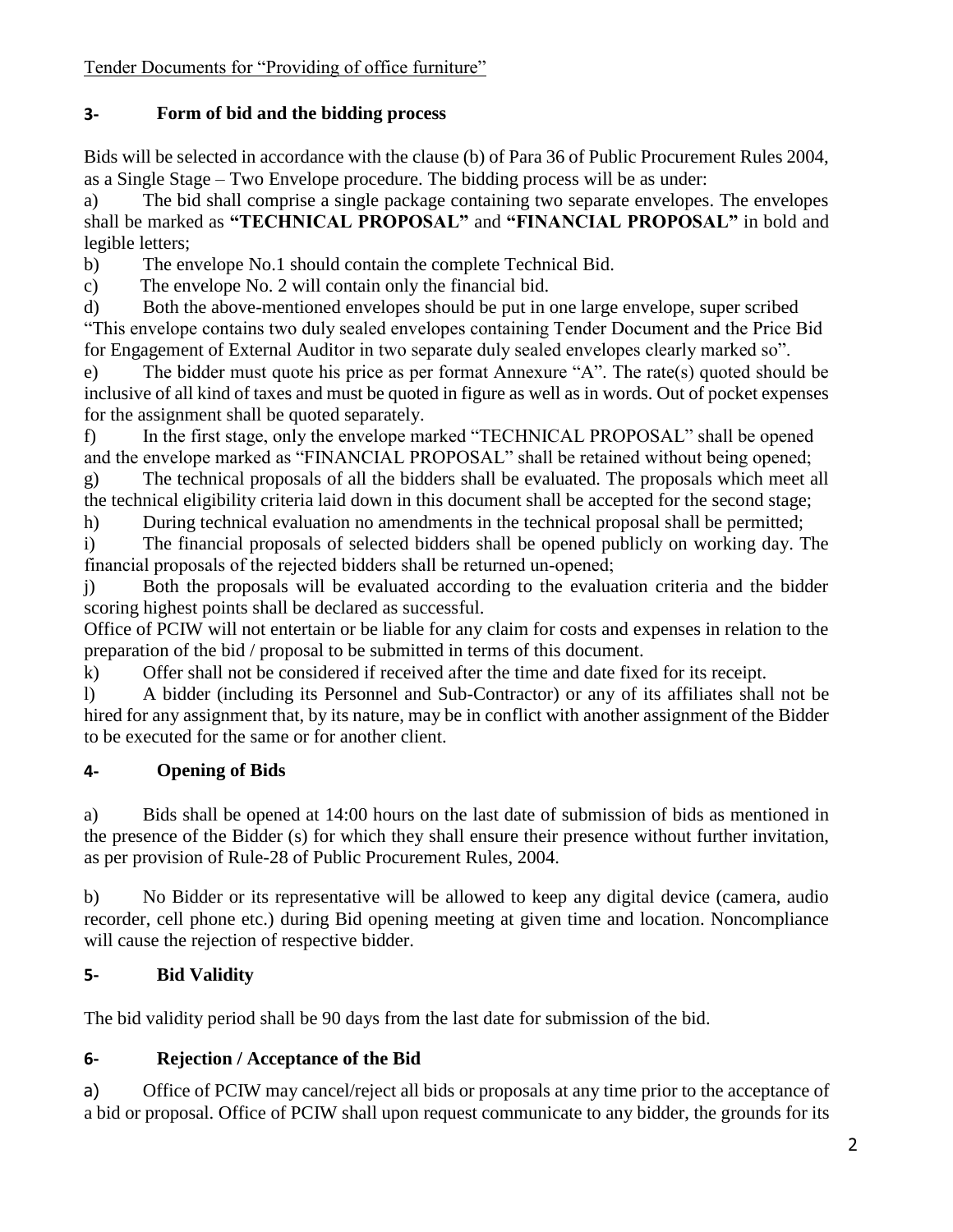rejection of all bids or proposals, but shall not be required to justify those grounds. The client shall incur no liability, solely, by virtue of its invoking sub-rule (2) of Rule-33 of Public Procurement Rules, 2004 towards the bidders. However, bidders shall be promptly informed about the rejection of the bids, if any (As per sub-rule 3 of Rule 33 of Public Procurement Rules, 2004).

b) The Bid shall be rejected if it is:

i. Substantially non-responsive in a manner prescribed in this tender document;

ii. Submitted in other than prescribed forms, annexes, schedules, documents / by other than specified mode;

iii. Incomplete, partial, conditional, alternative, late;

iv. Subjected to interlineations / cuttings / corrections / erasures / overwriting;

v. The Bidder refuses to accept the corrected Total Tender Price;

vi. The Bidder has conflict of interest with the Client;

vi. The Bidder tries to influence the Bid evaluation / Contract award;

vii. The Bidder engages in corrupt or fraudulent practices in competing for the Contract award;

ix. The Bidder fails to meet all the requirements of Bid Eligibility / Qualification Criteria;

x. The Bidder fails to meet the evaluation criteria requirements;

xi. The Bidder has been blacklisted by any public or private sector organization:

xi. The Bidder has been served any legal notices or displeasure letters by any public sector organization on serious failures to provide satisfactory services.

xii. The Bidder has mentioned any financial implication(s) in the proposal that is in contradiction to this document and Government rules and regulations.

xiv. There is any discrepancy between bidding documents and bidder's proposal i.e. any non-conformity or inconsistency or informality or irregularity in the submitted bid;

xv. The Bidder submits any financial conditions as part of its bid which are not in conformity with tender document;

xvi. Non-submission of verifiable proofs against the mandatory as well as general documentary, qualification and eligibility related requirements; or

xv**i**. If the rates quoted by the Bidder are not workable or are on higher side.

### **7- EVALUATION CRITERIA**

Office of PCIW will use **"Quality and Cost Based Selection Method**" under "**Single Stage Two Envelope Procedure"** of selection of Bidders under Public Procurement Rules 2004. Criteria for Technical and Financial Evaluation are enclosed. Scores will be allocated based on evidence available in the proposal only.

### **a) Technical Evaluation**

The following documents/ certificates are the pre-requisite and may be used for initial screening. The Bidder will go in the next stage if it fulfills all the requirement of initial screening which are as under:

i.The Bidding firm must have minimum 3 years' experience in providing furniture to public offices.

ii. The bidder must be approved and registered vendor at AGPR, since payment module is through clearance of payment and subsequent issuance of cheques by the AGPR.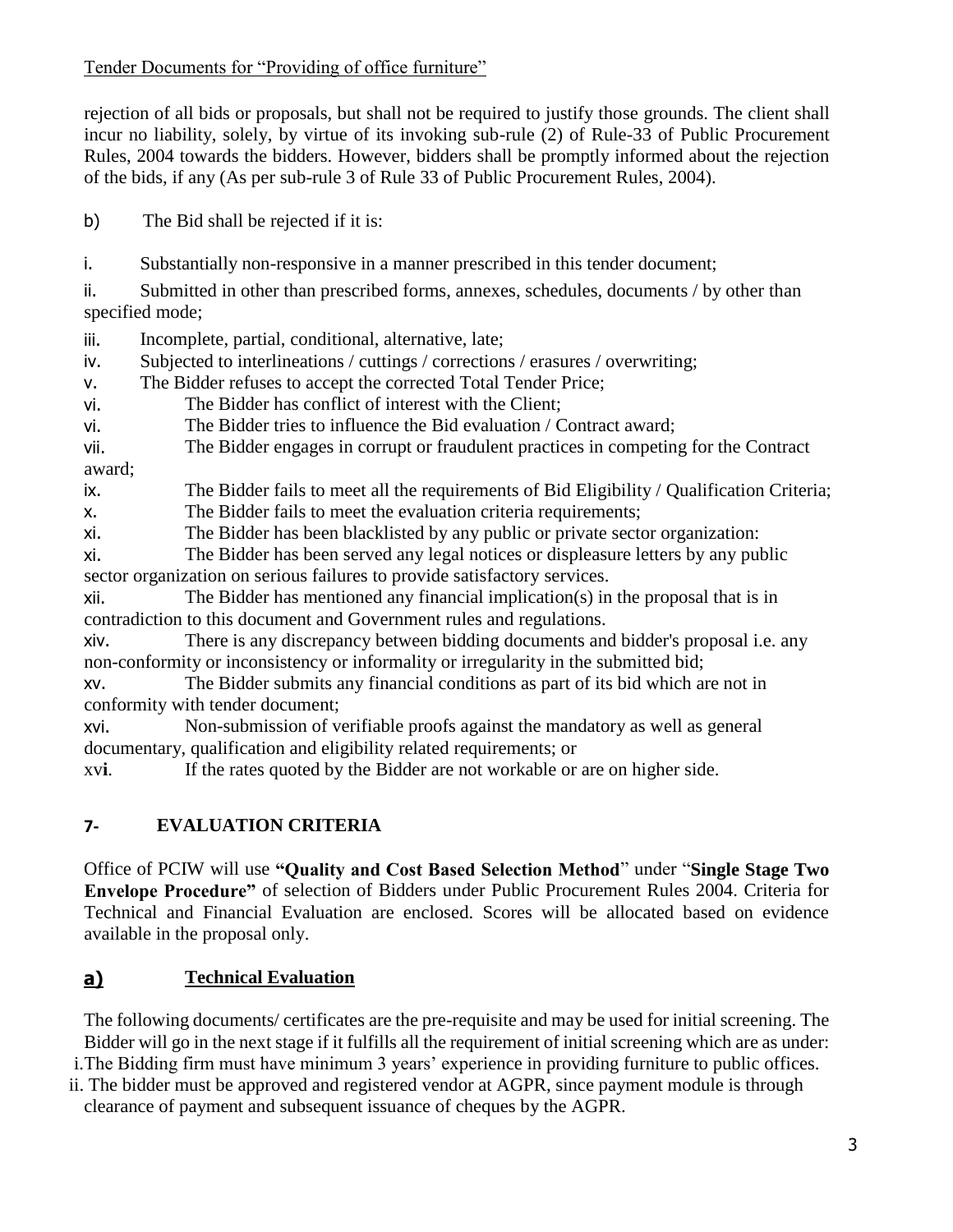- iii.Bidder must provide verifiable experience certificates in the form of Work Orders, Completion reports and any other supporting document for relevant experience.
- iv. Bidder must provide Schedule of execution of works (Timeline for completion of works) along with the detail of skilled manpower in hand to execute the said task.
- v. Bidder must attach complete specification of furniture along with supporting diagrams and pictures of furniture.
- vi. Bidder must attach location of the showrooms where procurement committee would visit for inspection. Location of showroom must be in vicinity of Islamabad.
- vii. Bidder must attach certificate for after market service, meaning thereby that provision of repair of office chairs and tables be provided. Office chairs quoted must be of such quality, which can be repaired easily using manufacturer repairing centers.
- viii.Bidder can attach two or more options against supported by quoted rates, pictures and specifications. ix. Bidder must clearly mention the manufacturer of office furniture.
	- x.Declaration on stamp paper regarding non-black listing / delisting.
- xi.Declaration on stamp paper regarding provision of correct information/documents.

xii.Taxpayer Registration Certificate (Income Tax / Sales Tax).

# **b) Financial Evaluation**

- i. The Financial Proposals will be opened in the presence of the Bidders at the time and venue indicated by the office of PCIW accordingly. The technically eligible / Successful Bidder(s) / Tenderer (s) or their authorized representatives shall be allowed to take part in the Financial Proposal (s) opening. Contract will be awarded to the most suitable bidder. Suitable bidder will be ascertained as defined vide the revised PPRA rules.
- ii. Office of PCIW may negotiate with the most suitable bidder regarding methodology, work plan, staffing, and special conditions of the contract. In case of failure of negotiations, Office of PCIW may invite the next ranked bidder as per Public Procurement Rules 2004.

# **8- SCOPE OF WORK**

a) Specifications for said task is as under

| <b>Ser</b><br>$\mathbf{n}\mathbf{o}$ | <b>Title of Work/Services</b> | <b>Detail Description</b>                    | <b>Quantity required</b> |
|--------------------------------------|-------------------------------|----------------------------------------------|--------------------------|
| 01                                   | Workstations for office       | Rectangular workstation $3'x5'$ or $2.5'x5'$ | 18                       |
|                                      | use.                          | size, made with solid ply, 3 drawers for     |                          |
|                                      |                               | files and fitted with keyboard tray.         |                          |
|                                      |                               | Workstations must be modular in nature       |                          |
|                                      |                               | (easy to disassemble and moved in boxes).    |                          |
|                                      |                               | Heigh of sides of workstation must be near   |                          |
|                                      |                               | to 40 inches to create a cabin like          |                          |
|                                      |                               | arrangement in hall sittings.                |                          |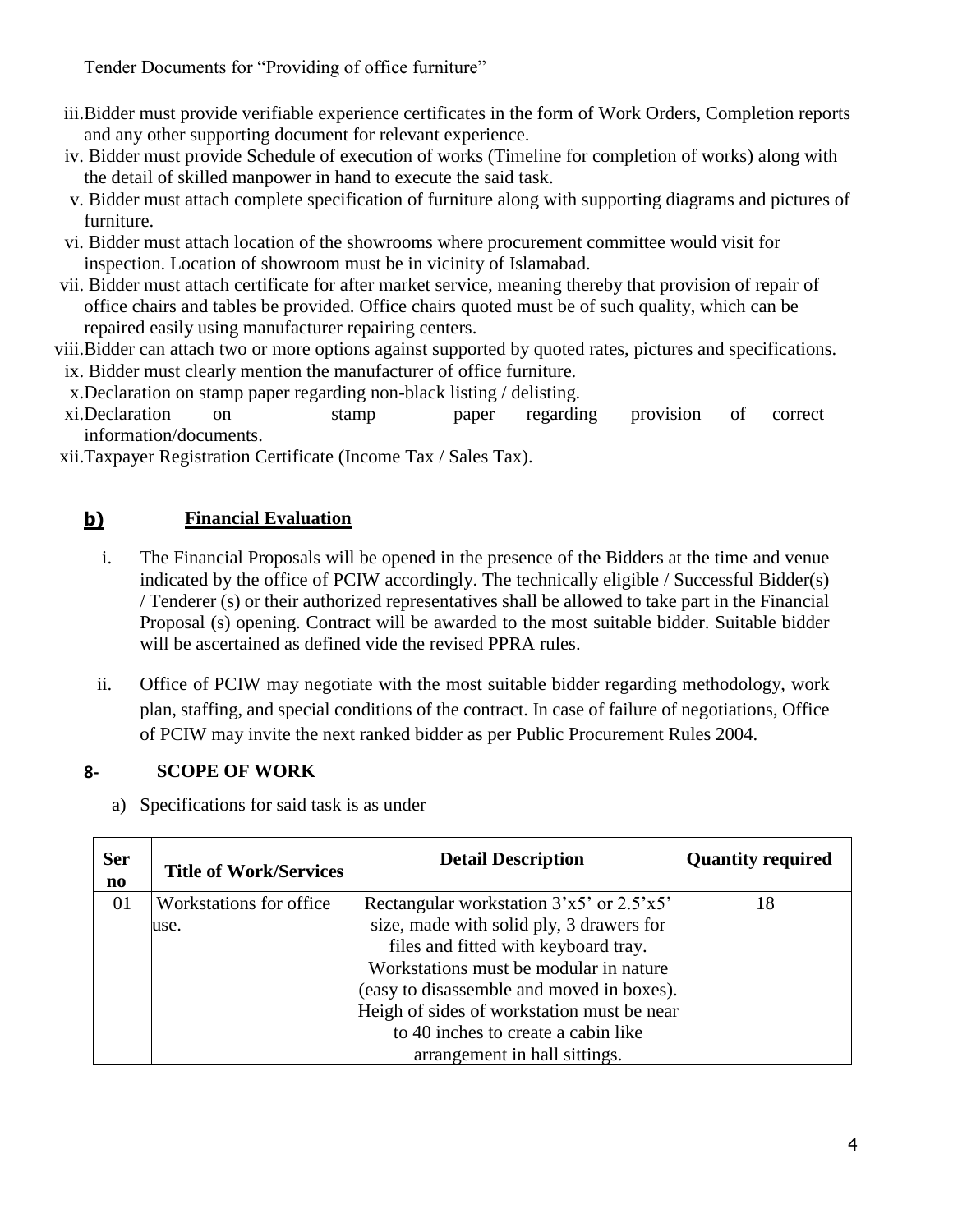| 02 | Manager level chairs            | High back revolving chairs without<br>headrest, fabric padded and with arm<br>supports                              | 18 |
|----|---------------------------------|---------------------------------------------------------------------------------------------------------------------|----|
| 03 | <b>Executive chairs</b>         | High back revolving chairs with headrest,<br>fabric padded and with arm supports                                    | 5  |
| 04 | Manager table                   | Modern design manager table $5'x2.5'$ ,<br>must be modular in nature, having 2 or 3<br>drawers.                     | 5  |
| 05 | Two-seater office sofa          | Brown rexine sofa (2 seater) from well<br>reputed manufacture which offers<br>aftermarket repairing services        | 5  |
| 06 | Three-seater office sofa        | Brown rexine sofa (3 seater), same<br>manufactures as above                                                         | 3  |
| 07 | Three-seater sofa               | Brown color fabric sofa, sturdy<br>rectangular design, steel supports for use<br>in office branches.                | 3  |
| 08 | Center table set                | Set of Nested center table (3 tables), made<br>with wood, glass or angle iron design. For<br>use in officer's room. | 7  |
| 09 | <b>Executive visitor chairs</b> | Brown rexine made visitor chair, wooden<br>frame, solid design from reputed<br>manufacturer.                        | 10 |
| 10 | <b>Visitor Chairs</b>           | Steel frame. black rexine visitor chairs,<br>sturdy design for use in office branches.                              | 10 |